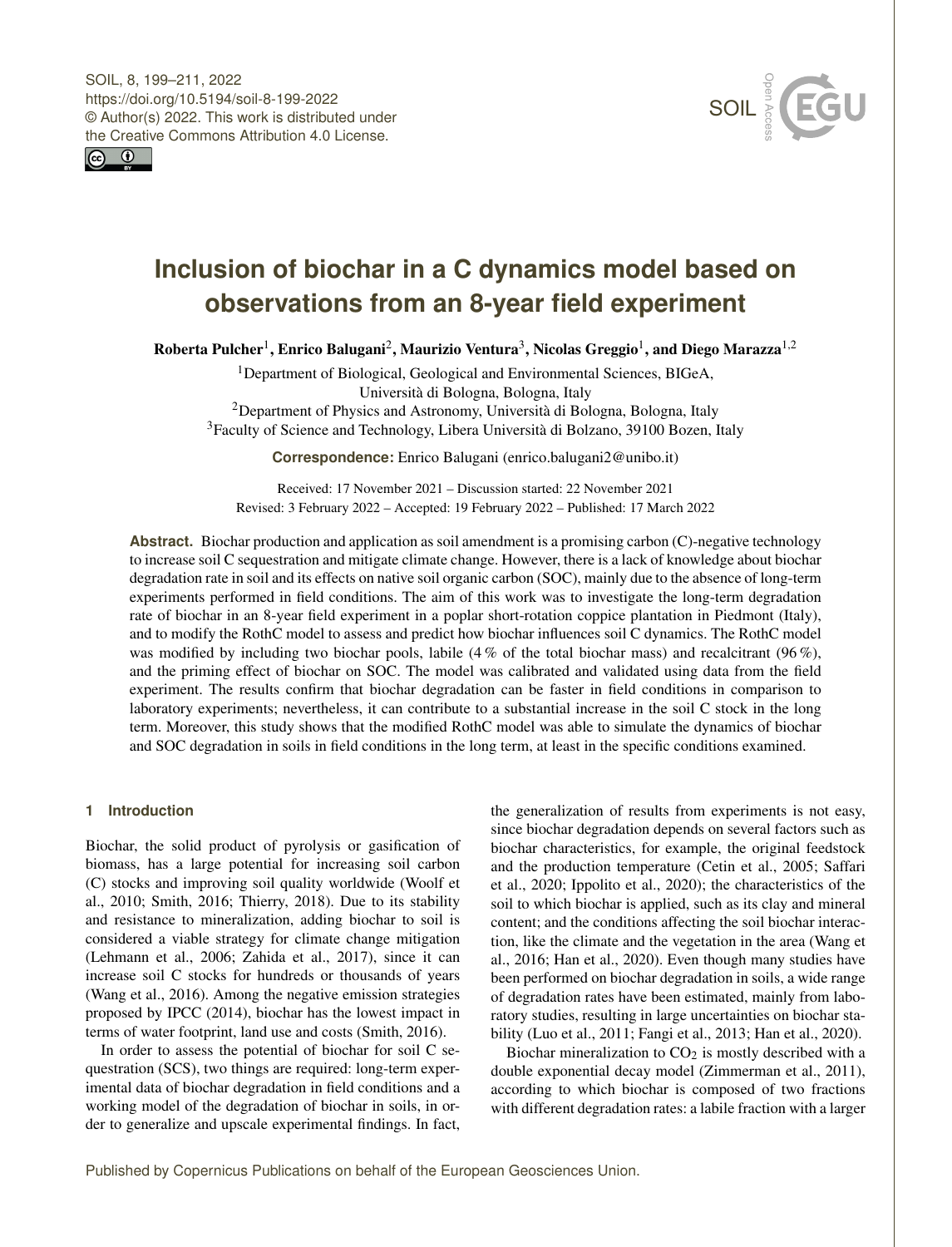degradation rate and a recalcitrant fraction with a smaller degradation rate. The labile fraction constitutes usually about 2 %–5 % of the total mass but can rise up to 20 % depending on the feedstock used (Cetin et al., 2005; Han et al., 2020; Ippolito et al., 2020; Saffari et al., 2020) and can be directly mineralized by the soil microbial community. The recalcitrant part makes up the rest of the biochar mass (Wang et al., 2016) and is usually regarded as resistant to direct microbial oxidation (Guo and Chen, 2014; Ippolito et al., 2020). This simple, empirical model, however, does not take into account the processes that lead to biochar degradation and cannot be generalized to different climates and soil types, which can only be included in more complex models describing C dynamics in soil.

Biochar addition to soil affects the organic C storage not only by directly increasing the amount of soil C, but also by indirectly influencing the turnover of native soil organic C (SOC), a phenomenon referred to as the priming effect (Kuzyakov et al., 2014; Maestrini et al., 2015). Biochar has been found to increase (positive priming effect), decrease (negative priming effect) or have no effect on soil organic matter degradation (Lehmann and Joseph, 2015), according to soil and biochar type and experimental conditions and duration (Zimmerman et al., 2011). The priming effect has been reported to change over time: fresh biochar can have a negative priming effect at the beginning, while the same, aged biochar can have a positive priming effect later on (Jiang et al., 2019). The determination of the priming effect of biochar on SOC is fundamental to determining the C sequestration potential of biochar (Gurwick et al., 2013).

The degradation rate of biochar and its interaction with SOC are usually estimated through laboratory incubation studies (Leng et al., 2019b); most of them are short term (Cross and Sohi, 2011; Bruun et al., 2014) and only a few last for years (Kuzyakov et al., 2014). However, laboratory studies may not be representative of complex environmental conditions since they may miss some important processes due to their controlled conditions (Ventura et al., 2015). Therefore, field experiments are essential in understanding the dynamics of biochar in soils. Yet, despite their importance, fieldscale experimental studies on soil biochar degradation are still scarce (Jones et al., 2012; Gurwick et al., 2013).

Another relevant aspect affecting the calculation of biochar degradation rates and its effect on soil organic matter, both in laboratory and field experiments, is the duration of the study (Chao et al., 2018). It has been observed that short-term trials result in lower biochar mean residence time (Leng et al., 2019a), due to the decomposition of the labile biochar fraction and an overestimation of the positive priming effect, which normally occurs in the first few months. It has been proposed that field studies to determine SOC degradation rate should have a duration of about 10 years, in order to detect changes and temporal shifts in trends, and that long-term datasets should be introduced in established and new models to test their performance (Smith et al., 2020).

Therefore, the results from medium- and long-term trials are fundamental to assessing the SCS potential of biochar (Ventura et al., 2019a).

Models are widely used to generalize SOC dynamic studies and to extend their findings in space (e.g. obtaining SOC maps for wide areas; Farina et al., 2018) and/or in time (e.g. projecting SOC changes in soils to the future, with respect to some soil management changes; Meyer et al., 2018). One of the most well-known and widely used models for soil C dynamics is the RothC model (Coleman and Jenkinson, 1996). The reason for the success of RothC is that it is a simple model and it requires relatively few and easily obtainable parameters and input data about vegetation management, soil and climate characteristics.

To date, only limited attempts have been made to include biochar degradation in SOC dynamic models. Mondini et al. (2017) modified the RothC model to simulate the mineralization of exogenous organic matter but without specific model representation for biochar. Lefebvre et al. (2020) developed a biochar submodel for RothC, but they did not calibrate nor validate it with experimental data. Overall, existing models of biochar degradation in soils rely on literature data deriving from laboratory or short-term studies and have not been calibrated or validated in dedicated experiments.

The main objective of this study was to model the degradation of biochar in field conditions, using a modified version of RothC. Therefore, we (a) modified the RothC model to include biochar and (b) calibrated and validated the modified RothC using data from a study performed in a shortrotation coppice plantation over an 8-year period (Ventura et al., 2019a). Our specific objectives were as follows:

- to modify the RothC model to include biochar as a carbon pool and its priming effect on soil organic matter (SOM)
- to determine the biochar degradation rate under field experimental conditions in the long term
- to verify the priming effect of biochar on SOM in the long term, in particular, aiming to assess whether the negative priming effect of biochar previously observed (Ventura et al., 2015) remained the same or not.

## **2 Materials and methods**

## 2.1 Experimental data

#### 2.1.1 Study area

The experimental field is a short-rotation coppice (SRC) plantation of poplars (*Populus* × *Canadensis Mönch*, Oudemberg genotype), located in Prato Sesia (Novara) in northern Italy (45°390′32.2812″ N; 8°210′16.8339″ E; Ventura et al., 2015, 2019a). Since its establishment in 2010, the SRC plantation has never been irrigated nor fertilized. The field is arranged in single rows with a 3 m wide interrow and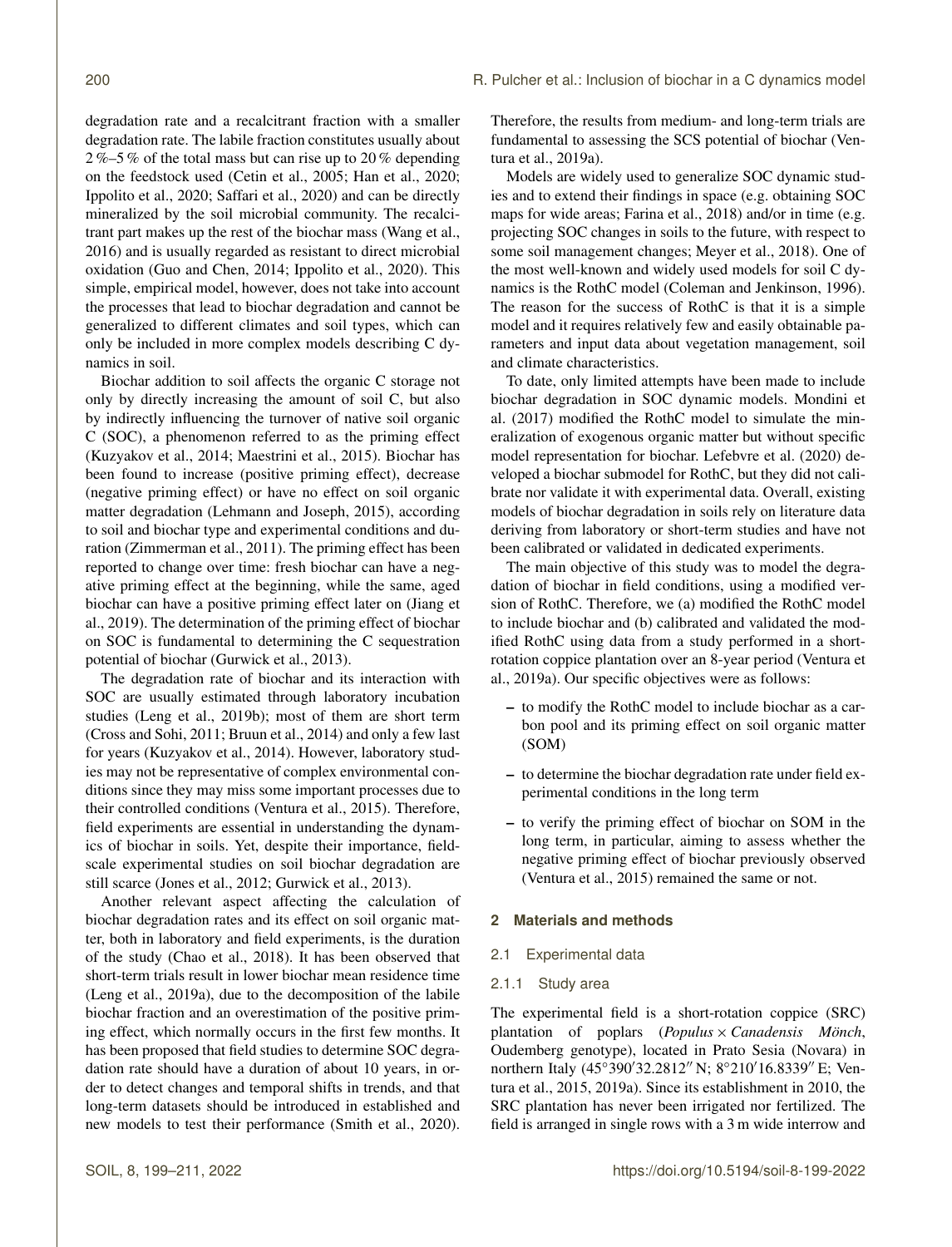a plant density of 6600 trees  $ha^{-1}$ . During the experimental period between 2012 and 2014, trees were harvested twice: in March 2012, before biochar application, and 2 years later, in March 2014. After 2014, no other cuts were performed.

The soil is an Entisol, according to the USDA classification, with a sandy loam texture (12 % clay, 34 % silt, and 54 % sand). Soil pH is 5.4 (in water), total soil N content is 0.11 % and SOC content is 1.4 %. The climate in the study area is classified as temperate with warm summer (Kottek et al., 2006). Daily averages of air temperature range between 0 and 25 °C, with an annual average of 12 °C; precipitation, with an annual average of 1500 mm, increases in intensity during spring and autumn, reaching peaks of 300 mm per month. Relative humidity is on average 51 %. Data were obtained from the environmental regional agency "Arpa Piemonte".

#### 2.1.2 Data and flux measurements for model calibration

Experimental data used to calibrate the model were collected within the EU-FP7 EuroChar project, with the aim to determine biochar stability and the priming effect on SOC over a 3-year period, from 2012 until 2014 (Ventura et al., 2015, 2019a). The biochar used was produced from maize (*Zea mays L.*) silage feedstock pellets by gasification at 1200 °C, at atmospheric pressure, with a residence time of 40 min in the gasification plant ( $\odot$  A.G.T. – Advanced Gasification Technology s.r.l., Cremona, Italy). The isotopic signature corresponds to −13.8 ‰, the H : C atomic ratio is 0.5 and C : N is 42.9. Further information on biochar physicochemical characteristics can be found in Ventura et al. (2015).

A completely randomized experimental design was used, with four biochar-treated plots and four control plots. Plots  $(45 \text{ m}^2 \text{ each})$  included three rows of nine plants each. On 30 March 2012, maize biochar (30 t C ha<sup>-1</sup>, corresponding to 16.8 t C ha−<sup>1</sup> ) was incorporated into the first 15 cm soil layer of the short-rotation coppice by rotary hoeing. Hoeing was also carried out in control plots, to disturb soil as in biochartreated plots.

Monthly above-ground C inputs due to poplar leaf litter were measured directly on the experimental site using rectangular litter traps, set up in the field in August 2012, to cover a representative area (from the central row to the middle of the interrow) of the central interrow of each plot, as described in Ventura et al. (2019b). Litter was collected from the traps monthly, from September 2012 to November 2014. The collected litter was dried at 65 ◦C in an oven and weighted and analysed to determine its C content as described for soil samples. As the poplar plants were not cut anymore after March 2014, the litter C inputs from the year 2015 to 2020 were calculated using the litter production in the second year after the first cut (i.e. 2013), which was considered more similar to the litter production in the following years.

In six plots (three per treatment), trenched subplots (50  $\times$ 50 cm) were set up, one per each plot, between two plant rows, by digging 60 cm deep and 15 cm wide trenches. A geotextile canvas (Typar®, Dupont, Wilmington, DE, USA) was inserted in the trenches to isolate each subplot from root ingrowth, allowing for gas and water exchange. On each subplot, soil CO<sup>2</sup> efflux (heterotrophic respiration, due to soil microbes and soil fauna) was measured using an automatic soil respiration system connected to closed automated chambers. Soil water content (SWC) between 0 and 18 cm depth and soil temperature at 10 cm were recorded every 30 min using water content reflectometers (CS-616, Campbell Scientific, Logan UT, USA) and temperature probes (107, Campbell Scientific, Logan UT, USA), respectively. Total and heterotrophic respiration measurements were averaged on a daily basis, and gaps in the database were filled using the model proposed by Qi and Xu (2001):

$$
R = p_1 T^{p_2} \cdot \text{SWC}^{p_3},\tag{1}
$$

where  $R$  is the soil  $CO<sub>2</sub>$  efflux (total or heterotrophic),  $T$  is the soil temperature ( $°C$ ), SWC is the soil water content (%) and  $p_1$ ,  $p_2$  and  $p_3$  are empirical parameters.

Soil sampling was carried out in January 2013 and in March 2015, in each of the four plots per treatment, to determine the total SOC content and the remaining biochar C stock in soil to a depth of 40 cm (Ventura et al., 2019a). Maize biochar has an isotopic signature  $(\delta^{13}C_{\text{biochar}} =$ −13.8 ‰) distinguishable from that of the SOC in the plantation ( $\delta^{13}C_{SOC} = -23.5\%$ ). This allowed the amount of CO<sup>2</sup> deriving from biochar degradation and from native SOC degradation to be calculated, using an isotopic mass balance. The amount of biochar remaining at the end of the experiment, which was 86 % and 79 % of the original amount in the absence and in the presence of plant roots, respectively, was estimated by subtracting the C amount decomposed to  $CO<sub>2</sub>$ from the C amount initially added to soil with biochar application. The degradation rates of biochar were assessed using a double exponential decay model (Ventura et al., 2019a): in the presence of plant roots, the degradation rate of the more recalcitrant biochar fraction (96 % of the total) was  $k_1 = 0.08 \,\text{yr}^{-1}$ , and the degradation rate of the labile biochar fraction (4%) was  $k_2 = 2.55$  yr<sup>-1</sup>. Since environmental conditions can change (Jiang et al., 2019), we decided to go back on the field after 8 years and measure the amount of biochar and SOC with the same methodology of Ventura et al. (2019a).

# 2.1.3 Determination of SOC and biochar C stock for model validation

In October 2020, another soil sampling was performed in the plantation, aimed at quantifying SOC and biochar stocks in soil 8 years after the beginning of the experiment. In summer 2020, the construction of a methane pipeline affected the experimental field, disturbing the soil in four out of the eight original plots. Therefore, the sampling was limited to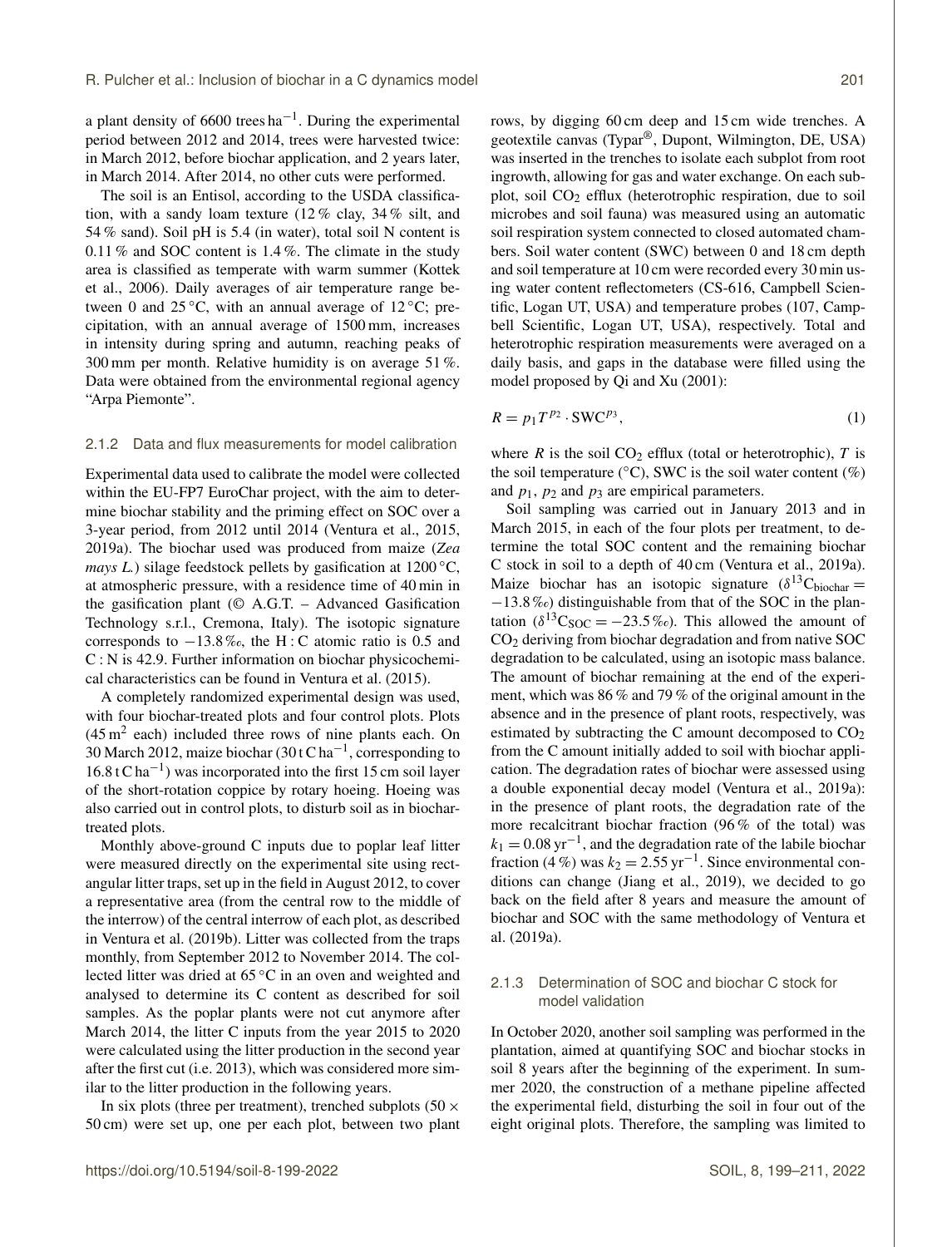the four remaining plots (two biochar-treated and two control plots). From each of these plots, 10 soil samples were collected, using a 2.5 cm diameter auger (Eijkelkamp, Giesbeek, the Netherlands), at 0–20 and 20–40 cm depth, for a total of 80 samples. Samples were collected at 0, 37.5, 75, 112.5, and 150 cm from the central poplar row in each plot along two lines perpendicular to the plant row, in correspondence to the third and the sixth plant of the row. Additional soil samples were collected in two points for each plot with a sample ring kit (Ejikelkamp, Giesbeek, the Netherlands) to calculate the soil bulk density.

The collected samples were sieved at 2 mm, finely ground with a ball mill (Retsch MM 400, Germany) and analysed with a continuous-flow isotopic ratio mass spectrometer (CF-IRMS, Delta V Advantage, Thermo Fisher Scientific, Bremen, Germany) for the determination of the content  $(\%)$  and the isotopic signature ( $\delta^{13}$ C) of the soil organic C. For each plot, the SOC stock  $(g\,Cm^{-2})$  at 0–20 and 20–40 cm depths was calculated as follows (Ventura et al., 2019a):

$$
\text{SOC stock} = \frac{\text{C}_i}{100} \rho_{\text{soil}} \, d \,,\tag{2}
$$

where  $C_i$  is the organic C content (%) at the considered soil layer,  $\rho_{\text{soil}}$  is the soil bulk density (g m<sup>-3</sup>), and d is the depth of the soil layer (0.2 or 0.4 m).

The fraction of biochar C on total SOC  $(f_B)$  was calculated for each soil layer by an isotopic mass balance, as follows:

$$
f_{\rm B} = \frac{\delta^{13}C_{\rm B} - \delta^{13}C_{\rm C}}{\delta^{13}C_{\rm Biochar} - \delta^{13}C_{\rm C}},
$$
\n(3)

where  $\delta^{13}C_B$  and  $\delta^{13}C_C$  are the isotopic signatures of the SOC in biochar-treated and untreated soils, respectively, and  $\delta^{13}$ C<sub>Biochar</sub> is the isotopic signature of the applied biochar (−13.8 ‰; Ventura et al., 2019a).

Therefore, the biochar C stocks  $(g C m^{-2})$  at 0–20 and 20–40 cm depths were calculated by multiplying the SOC stock at each layer for the respective  $f_B$  values. The total soil biochar C stock in the 0–40 cm layer was obtained by summing the amounts obtained in the two layers. The remaining amount of biochar C, as a percentage of the initial amount applied to soil (0–40 cm depth), was therefore calculated. The native SOC stock (excluding biochar) in biochar-treated soil was obtained by subtracting the biochar C stock from the total SOC stock (original  $SOC + biochar C$ ) in biochar-treated plots.

Measured total SOC stock in biochar-treated and control plots in the different sampling years was compared using analysis of variance (ANOVA) with biochar and the year as factors, including the interaction between the two.

#### 2.2 Modelling

## 2.2.1 The RothC model

RothC-26.3 is a model for the turnover of organic C in nonwaterlogged topsoils, that accounts for the effects of soil properties, temperature, moisture content and plant cover on the turnover process. RothC was originally developed with the aim of modelling the organic C turnover of long-term field experiments in arable soils in Rothamsted (West Common, UK), then it was adapted to operate in different ecosystems, including croplands, grasslands and forests (Coleman and Jenkinson, 1996; Falloon and Smith, 2002). In RothC, SOC is subdivided into four active carbon pools, where carbon decreases as first-order exponential decay; the degradation rate constants of the four active compartments used in the model are  $k_{\text{DPM}} = 10 \,\text{yr}^{-1}$  for decomposable plant matter (DPM),  $k_{RPM} = 0.30 \,\text{yr}^{-1}$  for resistant plant matter (RPM),  $k_{\text{BIO}} = 0.66 \,\text{yr}^{-1}$  for microbial biomass (BIO) and  $k_{\text{HUM}} = 0.02 \,\text{yr}^{-1}$  for humified organic matter (HUM). The degradation rates can be modified by three factors which account for the effect of air temperature (factor  $a$ ), soil moisture (factor  $b$ ) and soil cover (factor  $c$ ) on the mineralization rate of SOC. Carbon inputs enter the soil as either DPM or RPM and then transform into HUM, BIO and  $CO<sub>2</sub>$  with proportions defined by an empirical equation depending on soil clay content (Eq. 4). HUM and BIO also decompose to  $CO<sub>2</sub>$ at every time step.

$$
C output = C_{POOL} \left( 1 - e^{-a, b, c \, k_{POOL}} \frac{1}{12} \right),\tag{4}
$$

where C<sub>POOL</sub> indicates the specific C pool (BIO, or HUM), and  $k_{\text{POOL}}$  is the specific degradation rate for each pool. The monthly C inputs  $(t C ha^{-1})$  are defined by the user. The DPM / RPM ratio of the C inputs can be set by the user as well and is usually chosen amongst the values suggested by the RothC manual (1.4 for most agricultural crops and improved grasslands; Coleman and Jenkinson, 1996).

#### 2.2.2 Modification of the RothC model: BC-RothC

The standard RothC model was modified to include two C pools, represented by the labile (BClab) and recalcitrant (BCrec) biochar fractions (Fig. 1). From here on, the modified model is defined as the BC-RothC model. The initial proportions of BClab and BCrec, 4 % and 96 %, and their specific degradation rates,  $k_1$  and  $k_2$ , were previously estimated by Ventura et al. (2019a) for the same site (Sect. 2.1.2). Before their introduction in the model,  $k_1$  and  $k_2$  were divided by the yearly average rate modifying factors,  $a$ ,  $b$  and  $c$  (Eq. 5). In this way, it was possible to extrapolate the decay rates independently of these environmental factors.

$$
k_{\text{REC}} = \frac{k_1}{a, b, c}; \quad k_{\text{LAB}} = \frac{k_2}{a, b, c}, \tag{5}
$$

where  $k_{\text{REC}}$  is the degradation rate of BCrec in the modified RothC model, and  $k_{LAB}$  is the degradation rate of BClab in the modified RothC model. Since the field measurements showed no effect of biochar on soil temperature and soil water balance, the equations for  $a$ ,  $b$  and  $c$  rate modification were not changed in the BC-RothC model.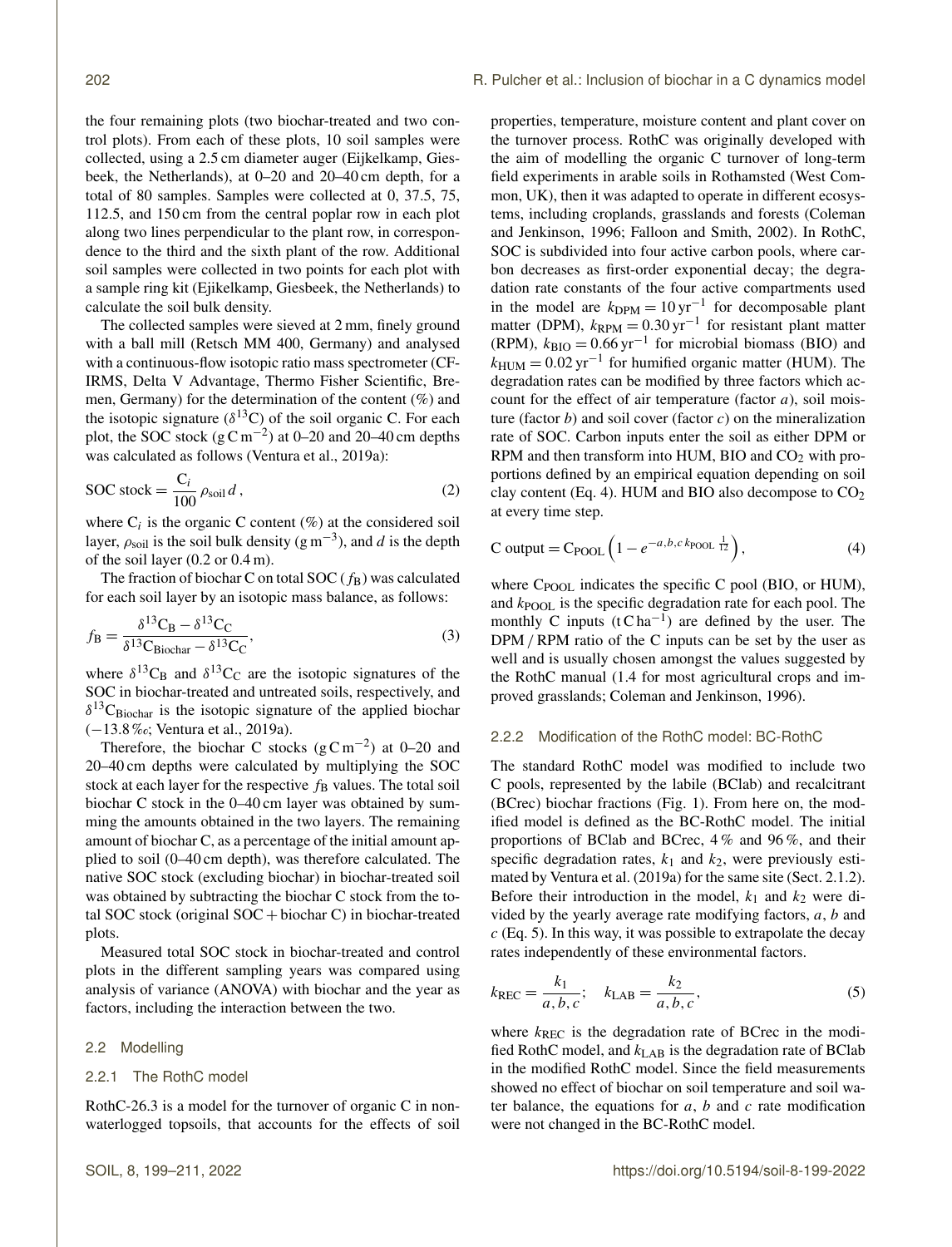It was assumed that biochar in soil partly mineralizes into CO<sup>2</sup> and partly moves into BIO and HUM pools. As Mondini et al. (2017), we assumed biochar does not enter DPM and RPM, which are direct C input to soil, but contributes to the more stable C pools, BIO and HUM.  $CO<sub>2</sub>$  emitted from biochar-treated soil (heterotrophic respiration) is given by the sum of the outputs of  $CO<sub>2</sub>$  from DPM, RPM, BIO, HUM, BClab and BCrec.

A negative priming effect of biochar on SOC was previously observed at the same site by Ventura et al. (2015, 2019a), who reported that biochar reduced SOC degradation by 16 % each year, over a 3-year period. From these observations, the priming effect was introduced in the model as a constant (*pe* factor) reducing SOC turnover by 16 %. Consequently, the equation determining the output of C as  $CO<sub>2</sub>$ from the different C pools became

$$
C output = C_{POOL} \left( 1 - e^{-a, b, c \, p e \, k_{POOL}} \, \frac{1}{12} \right),\tag{6}
$$

where *pe* is the priming effect factor, i.e.  $log(0.16)$ .

## 2.2.3 Simulations

Modelling was divided in five steps: (1) initially, the unmodified RothC model (from here on defined as control model) was initialized with a "spin-up run" method (Nemo et al., 2017) to obtain the proportion in which SOC is split among the four active C pools; (2) after the spin run, the control model was calibrated using the experimental data of soil respiration and SOC collected between 2012 and 2014 (Sect. 2.1.2), with the aim to adjust the parameters that introduce uncertainty in the model; (3) after calibration, the control model was validated against an 8-year dataset (SOC measurements from 2012 to 2020; Sect. 2.1.3), to assess the suitability of the unmodified RothC model to represent SOC dynamics in Prato Sesia control plots; (4) the BC-RothC model constants were calibrated using heterotrophic respiration and SOC measurements from biochar-treated plots in 2012–2014; (5) after calibration, the BC-RothC model was validated with SOC measurements from 2013–2020.

The control model was initialized with a spin-up run under the assumption that the soil at the beginning of the experiment was in equilibrium condition: the initial C pools were all set to zero, and the model was run under average meteorological conditions and C inputs, until equilibrium was reached (i.e. the average yearly SOC stock did not change significantly anymore). The relative proportion of the different C pools, estimated by the spin-up run at equilibrium conditions, was therefore used to subdivide the total amount of SOC measured in the field in 2013 (Ventura et al., 2019a) into the different RothC pools. Monthly average air temperature and monthly precipitation data recorded in the area from 2001 to 2020, provided by the regional environmental agency, were used to define the meteorological conditions of the "average year" used in the spin-up run (climatic input). Data about soil characteristics and agricultural practices needed by the model (soil input) were obtained by previous studies in the area or estimated using other literature data (Ventura et al., 2015).

For the calibration of the control model, monthly average air temperature and monthly cumulative rainfall in 2012, 2013 and 2014 (climatic inputs) were obtained via the meteorological station installed in the field (Ventura et al., 2019a) and from a nearby meteorological station managed by the regional environmental agency; monthly evapotranspiration in the period was calculated from meteorological data with the FAO Penman–Monteith formula (Allen et al., 1998).

Soil depth was set to 40 cm. Above-ground C input from poplar plants was set as measured (see Sect. 2.1.2). Belowground C input from poplar plants was estimated from a study performed in a similar poplar SRC plantation in northern Italy (Ventura et al., 2019b). The monthly above- and below-ground C input from grass was estimated from studies performed in different areas but in similar conditions (Zanotelli et al., 2013; Pausch and Kuzyakov, 2018). The sum of above- and below-ground C inputs from grass and poplar plants was set as total organic C input to soil in the control model.

The DPM / RPM ratio of the organic C input to soil was calculated as the weighted average of the values for poplar leaves and grass, using their relative contribution to total soil C input as weights. The DPM /RPM ratio for poplar leaves and grass was set to 1.2 and 2.4, respectively, on the basis of literature data (Zanotelli et al., 2013; Pausch and Kuzyakov, 2018; Ventura et al., 2019b). Monthly soil cover from vegetation was determined according to field observations in the experimental period.

The control model calibration was performed to adjust the values of the C input from grass and the soil clay content, which were considered the parameters with larger uncertainty. Two datasets were used to calibrate the model: the heterotrophic soil respiration dataset and the SOC stock measurements. The RothC (and BC-RothC) model calculates the outflow of  $CO<sub>2</sub>$  from the soil due to mineralization of SOM (and biochar), which can be compared with measured heterotrophic respiration  $(CO<sub>2</sub>$  flux measured in trenched plots). However, the SOC measurements were collected in untrenched plots; therefore, the model was calibrated by running simultaneously simulations of trenched and untrenched plots. The daily heterotrophic respiration measurements were aggregated to obtain monthly  $CO<sub>2</sub>$  flux out of the soil and compared with the  $CO<sub>2</sub>$  monthly production calculated by RothC. The  $CO<sub>2</sub>$  measurements, due to their high frequency and representativity, had a very low uncertainty and are, thus, much better suited to calibrate the RothC model then SOC measurements (Mondini et al., 2017; Leng et al., 2019a). Thus, 100 times more weight was given to the respiration data than to the SOC measurements for calibration purposes. The calibration used the Powell optimization method to minimize the difference between measured and simulated values. The calibration ran for 3 years and utilized a time step of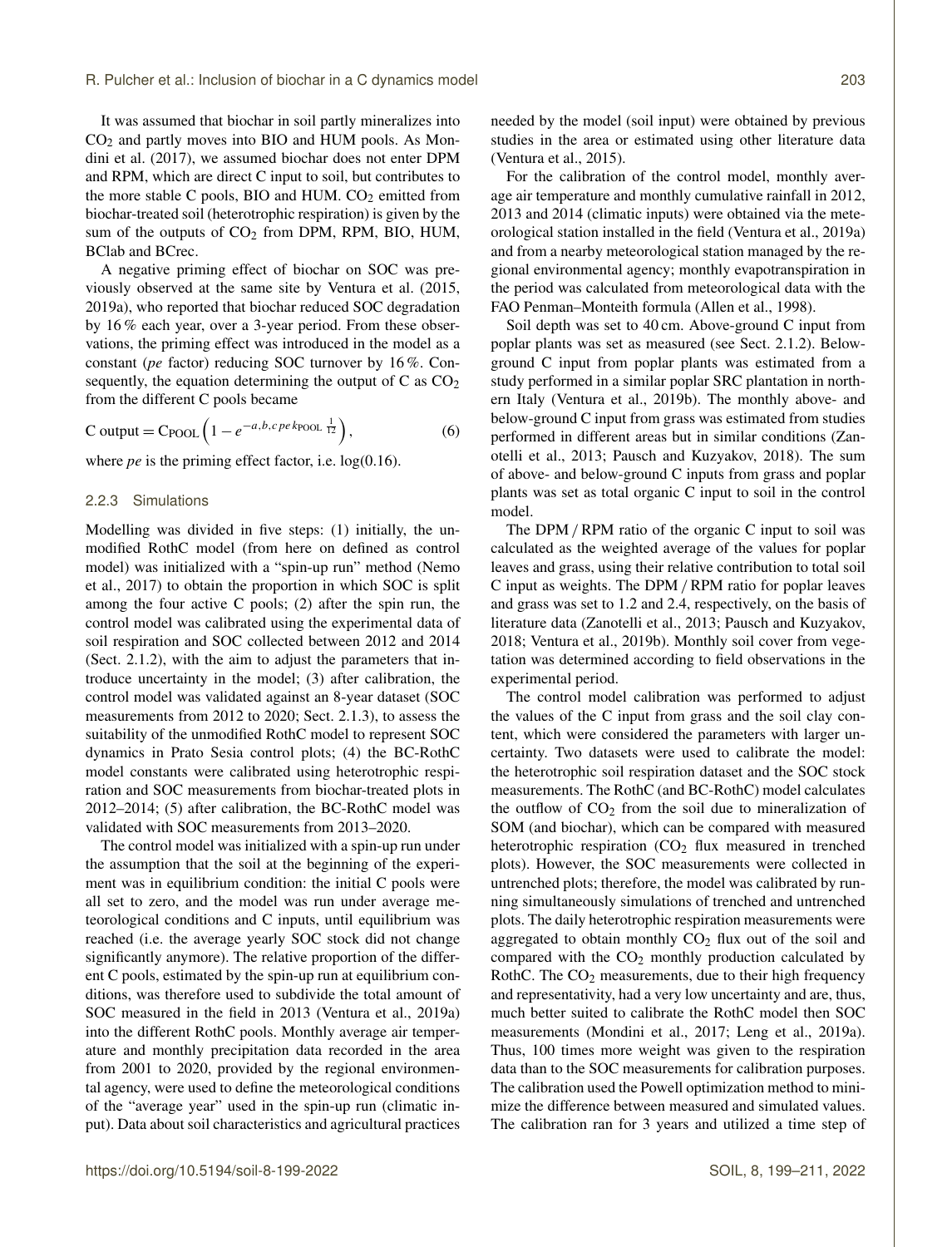

**Figure 1.** Modification of the RothC model with the inclusion of labile and recalcitrant biochar pools and the priming effect on BIO and HUM. The  $CO<sub>2</sub>$  pool is assumed to be comparable to soil heterotrophic respiration.

0.0625 d−<sup>1</sup> . Validation of the control model was performed by comparing simulation of SOC trend over 8 years against SOC measurements taken in January 2013, March 2015 and October 2020.

The same climate inputs of the control model were used in the BC-RothC model. As soil inputs, the adjusted values of C inputs to soil from grass and soil clay content, resulting from the calibration of the control model, were used. An extra input of  $16 t C$  ha<sup>-1</sup> due to biochar application was set at time 0. The initial conditions for the active soil C pools were also the same as those of the control model, since the assumption is the same (previous equilibrium conditions, no previous biochar application). The biochar model calibration was intended to adjust the values of  $k_{\text{LAB}}$  and  $k_{\text{REC}}$ , which had been determined starting from a simpler double exponential decay with no dependence on weather conditions. As in the case of the control model, the soil respiration and SOC data collected over the same 3-year period in the biochar-treated plots were used for calibration, and SOC measurements in 2013, 2015 and 2020 were used to validate the prediction of the BC-RothC model in the long term.

#### **3 Results**

#### 3.1 Experimental data: SOC and biochar C stocks

The comparison between SOC stock in control and biochartreated plots across the 3 years of sampling (January 2013, March 2015 and October 2020) shows that the amount of C in biochar-treated plots was always higher than in control plots, as no interaction between biochar and year was found. Biochar C stock in the 0–20 cm soil layer decreases from 2013 to 2020, due to biochar mineralization. In 2013, 81 % of the initial amount of the added biochar was still present in

the soil. This amount decreased to  $63.3\%$  in 2015 and  $60.1\%$ in 2020.

## 3.2 Control model

In the spin run, the equilibrium was reached after approximately 2000 months of simulation (16 years), and the simulated SOC stock was approximately  $29$  t C ha<sup>-1</sup>, distributed in the different pools according to these proportions: 1.5 % DPM, 15 % RPM, 2.5 % BIO and 81 % HUM. Multiplying those percentages by  $80.4 \text{ t} \text{C} \text{ ha}^{-1}$ , which is the SOC stock measured in 2013, the SOC stocks in the four active pools were  $DPM = 1.0$ ,  $RPM = 10.7$ ,  $BIO = 1.8$  and  $HUM = 66.8 tC ha^{-1}$ .

The control model simulation showed good agreement with measured soil respiration, even before calibration (Fig. 2a). The calibrated input of C from grass input was  $0.124$  t C ha<sup>-1</sup>, 2 times the value set before calibration, while the calibrated clay content was in the upper limit of the measured values (17%). After calibration, the simulated soil respiration fitted the measurement data closely and generally fell within the standard error of the measurements, with the exception of summer period, when downwards peaks were observed in the simulated values but not in the measured ones, particularly in the year 2012. The initial SOC content  $(80 \text{ t C ha}^{-1})$  regularly decreased over 8 years to 70 t C ha<sup>-1</sup> (Fig. 2c). At the end of validation in the year 2020, the projection of SOC content in control plots  $(70.3 \text{ t C ha}^{-1})$  was close to the measured value (59.1 t  $\text{C}$  ha<sup>-1</sup>).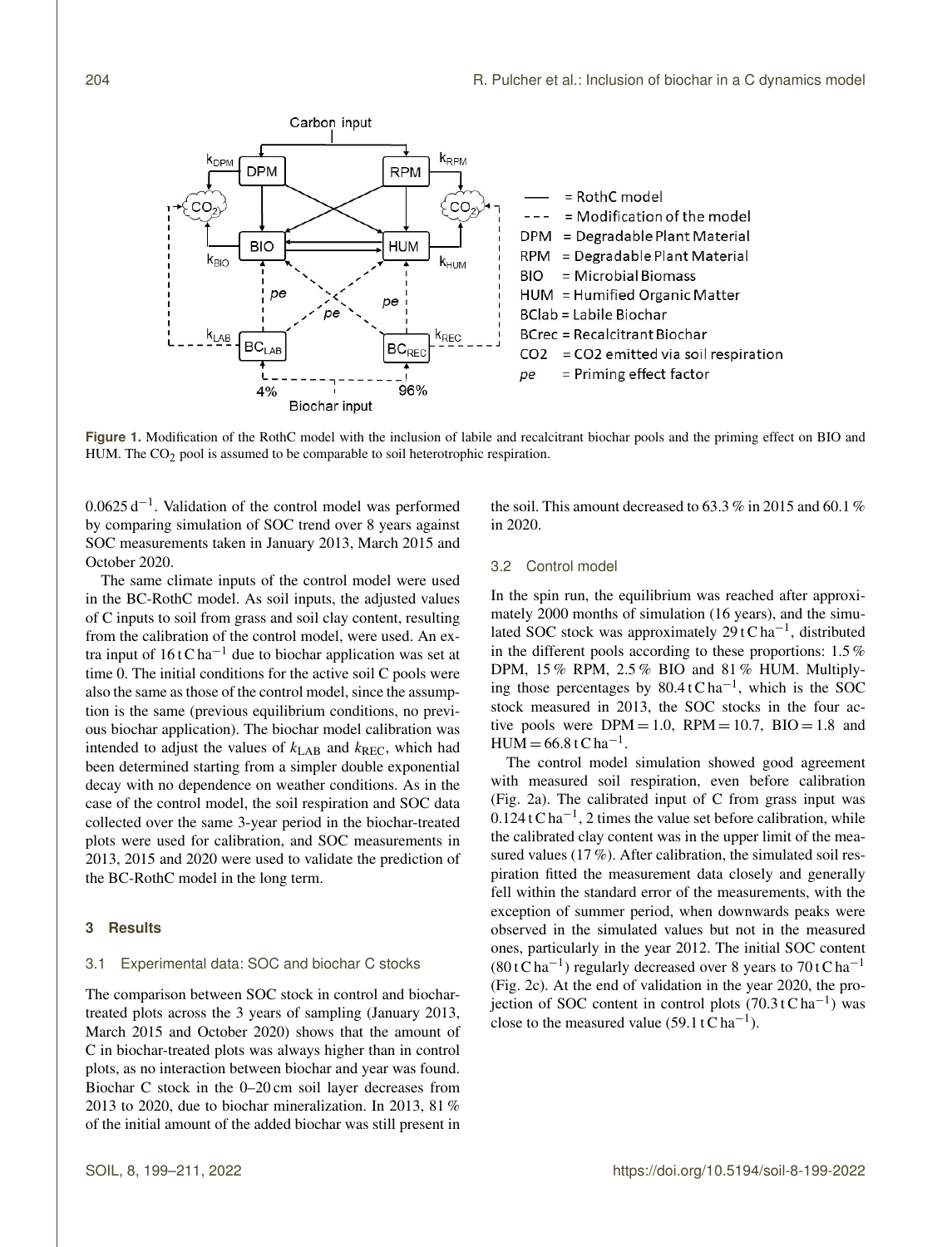#### 3.3 BC-RothC model

The BC-RothC model simulation properly fitted soil respiration measurements, even before calibration (Fig. 2b). BC-RothC model calibration resulted in a small change in the degradation rates  $k_{\text{LAB}}$  (from 2.55 to 3.6 yr<sup>-1</sup>) and  $k_{\text{REC}}$ (from 0.08 to  $0.14 \text{ yr}^{-1}$ ), indicating a slightly faster mineralization of biochar. After calibration, the simulation result fitted the measured data and generally fell within the error bars, except for the downward summer peaks, in the same way of the control model simulation.

The simulated trend of total SOC (native  $SOC + biochar$ ) C) stock shows an initial peak, due to the addition of biochar into soil (Fig. 2d). At the end of the simulation (month 105), SOC reaches the value of  $79$  t C ha<sup>-1</sup>, which is very close to the measured value  $(72.4 \text{ tC ha}^{-1})$ . The simulated native SOC (without biochar C) was  $73 \text{ t}$ C ha<sup>-1</sup>; thus, after 8 years of simulation,  $5 t C h a^{-1}$  of the total SOC stock in biochar plots is attributable to biochar C. Furthermore, the native SOC stock simulated in biochar plots is about  $4tC$  ha<sup>-1</sup> higher, in 2020, than control plots  $(70.3 \text{ tC} \text{ ha}^{-1}$ , Fig. 2d). According to the BC-RothC model prediction, the biochar C amount in soil, 8 years after application, is  $5.7 \text{ t} \text{ C} \text{ ha}^{-1}$ (Fig. 2d). This value corresponds to 54.7 % of the initial biochar C amount, which is about 5 % lower than the measured remaining amount  $(60 \pm 14 \%)$ . Therefore, the BC-RothC model slightly underestimates the remaining biochar.

#### **4 Discussions**

#### 4.1 Model performance

The RothC model successfully simulated the SOC trend over time in both control and biochar-treated soil. However, even after calibration, the control model overestimated the SOC in the first year. This could be due to the methodological difficulties in measuring SOC changes at yearly scale because of the high spatial variability of soil in terms of SOC content (Hoosbeek et al., 2004; Coleman et al., 2004). Furthermore, the estimation of SOC is affected by the soil bulk density, which can vary over time. In fact, the bulk density in the first year was decreased by soil disturbance during hoeing and digging performed in 2012 during biochar application, and in the control plots to ensure homogeneity; this could have led to an underestimation of the SOC stock in early 2013. Therefore, SOC simulations could better represent the trend of SOC over time in comparison to measurements. The same problem was not noticed for biochar stock, as it was determined using isotopic techniques, which allowed the biochar C in the sampled soil layers to be estimated more precisely and it to be distinguished from SOC, independently of bulk density change.

However, the cause of the decrease in SOC in time observed both in the control and in the biochar plots remains unclear. A possible reason could be that the previous soil management led to an increase in SOC to values larger than those expected for a soil in equilibrium with the current management condition (i.e. the poplar short-rotation coppice plantation). Historical field data would be needed to confirm this hypothesis.

The simulation of the soil  $CO<sub>2</sub>$  flux from the RothC control model only showed a marked difference with soil respiration data during summer 2012 and 2013. We can hypothesize that the reason for this difference is the response of the SOC degradation function to soil moisture. During the summer periods of 2012 and 2013, the soil in the study area was rather dry, reaching values of  $0.1 \text{ m}^3 \text{ m}^{-3}$  in July 2012 and  $0.08 \text{ m}^3 \text{ m}^{-3}$  in September 2013 (Ventura et al., 2019a). Due to the soil water content decrease in summer, RothC predicted a decrease in SOC mineralization rates in summer. However, no such effect of soil moisture changes on soil respiration was observed in the field. The overestimation of the effect of soil moisture deficit on soil respiration is likely due to the fact that its empirical equations have been calibrated in different climatic and soil conditions. It is possible that the soil microbial community in the study area is adapted to relatively dry summer conditions. The adaptation capacity of soil microbial community has been previously reported (Brangarí et al., 2020; Shu et al., 2021). Todman and Neal (2021) reported that drying and rewetting events can modulate soil microbial dynamics, inducing long-lasting microbial acclimation or adaptation responses. For this reason, we hypothesize that a modification of the empirical equation between matric potential and the effect on soil respiration by adapting it to the specific site could improve the fitness of the simulated  $CO<sub>2</sub>$  curve to the experimental data.

The heterotrophic respiration simulated in this study using RothC showed a better data fit than that of the ECOSSE model (Dondini et al., 2017), which was evaluated using experimental data collected between 2012 and 2014 in the three different sites, including the same dataset used in the present study. In fact, the ECOSSE model systematically underestimates the  $CO<sub>2</sub>$  flux, particularly in the summer period when the simulated values are about half the observed values (Dondini et al., 2017).

The biochar model validation was also satisfactory, and this seems to support the assumptions made on biochar C dynamics in soils: (a) biochar C may not be directly mineralized to  $CO<sub>2</sub>$  but may partly transfer to pools with different degradation rates (BIO and HUM); (b) the dependence of the biochar degradation rates on environmental variables can be made explicit (i.e. by creating a relationship of biochar degradation rates from air temperature, soil moisture deficit and soil coverage). In fact, the inclusion of biochar in RothC allows degradation rates to be modified using climatic parameters. According to the BC-RothC model prediction, the remaining biochar amount 8 years after the start of the experiment is only about 5 % lower than the measured value.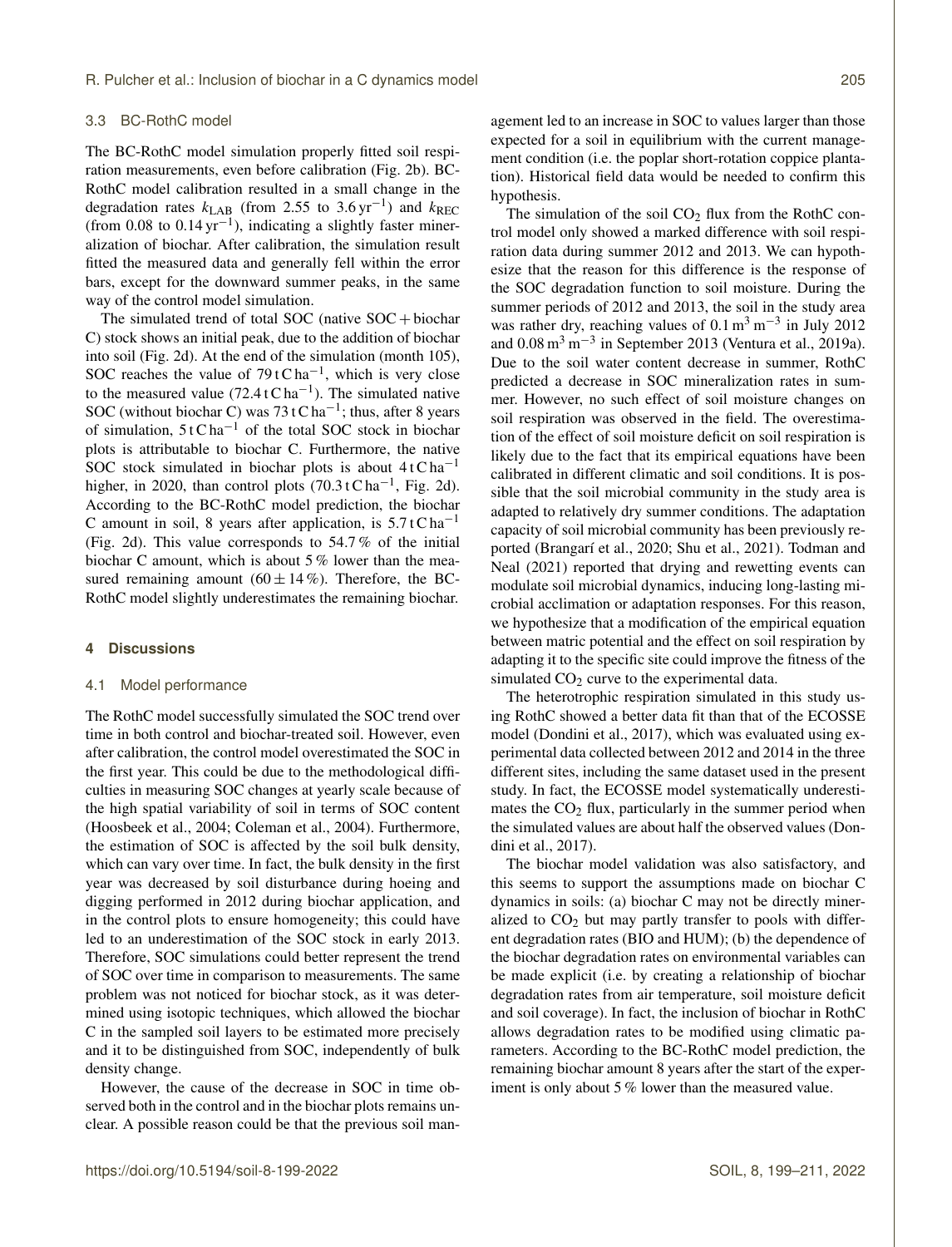

**Figure 2.** (a) Measured (circles) and simulated (lines) heterotrophic respiration, according to the control model before calibration (solid lines) and after calibration (dashed lines), across a 3-year period (2012–2014). (b) Measured (circles) and simulated heterotrophic respiration, according to the biochar model, before calibration (solid lines) and after calibration (dashed lines), across a 3-year period (2012–2014). (c) Calibration (dashed line) and validation (solid line) of control model against SOC measurements (circles) taken in 2013, 2015 and 2020. (d) Measured (unfilled circles), simulated SOC (solid grey line) and SOC with biochar C (solid black line) in model validation. Biochar C (filled circle) and simulated biochar C (dashed line) represent the amount of biochar in soil without native SOC. Month of simulation 0 corresponds to March 2012, and month of simulation 105 corresponds to December 2020.

# 4.2 Long-term biochar degradation and priming effect on SOM

Biochar degradation was faster than expected on the basis of previous studies in the same experimental conditions (Ventura et al., 2019a). Using a double exponential decay model, Ventura et al. (2019a) predicted that 70 % of the initial biochar amount would still be present in the soil after 8 years. According to this model, the values of  $k_{\text{LAB}}$  and  $k_{\text{REC}}$  obtained by the authors (2.55 and 0.08, respectively), which do not take environmental variables into account, were smaller than those obtained in the present study.

This confirms the importance of calibrating the models on the basis of the specific environmental conditions. The use of empirical models outside of the specific conditions in which their parameters were determined can lead to the inability to evaluate the reliability of the model results and projections. In this case, this would mean using empirical parameters determined in laboratory experiments to simulate field conditions or determined in the short term for projection to the long term. Compared to the degradation rates found by Wang et al. (2016) in their meta-analysis ( $k_{\text{LAB}} = 0.29 \text{ yr}^{-1}$ and  $k_{\text{REC}} = 0.0018 \,\text{yr}^{-1}$ ), which included mainly laboratory

incubation studies on different types of biochar,  $k_{\rm LAB}$  is 1 order of magnitude lower, and  $k_{\text{REC}}$  is 2 orders of magnitude lower than those observed in this study. This highlights the importance of field studies to assess biochar degradation in soil, as a number of factors, such as climatic and environmental conditions, can increase its degradation rates in comparison to laboratory conditions.

The decrease of biochar in the soil can be due to three main causes: mineralization by microbial communities in the soil, soil erosion carrying biochar away and leaching of biochar particles as dissolved organic carbon. We measured neither soil erosion nor leaching; thus, the large decrease in biochar observed in this study could be due to unaccounted losses through these two processes. Soil erosion would result in a faster decrease in biochar in the upper part of the soil: however, we did not observe any difference in the decrease in biochar in the upper part of the soil (0–20 cm depth) with respect to the lower part (20–40 cm). Soil erosion, thus, had a negligible impact on our study at best.

The biochar used in this study has a large  $H : T$  ratio (0.5) and is very brittle, making it more prone to leaching as dissolved organic carbon. However, various observations point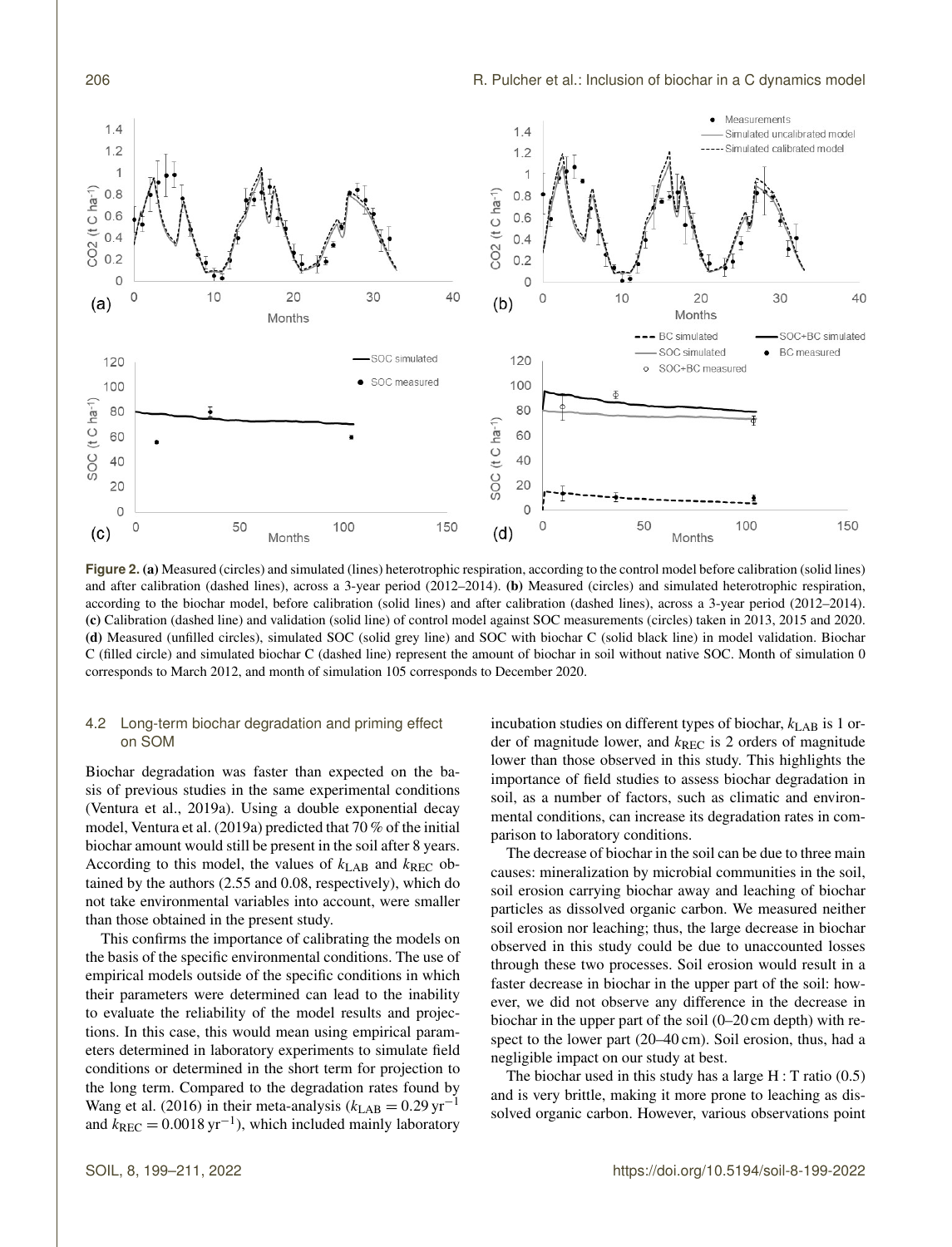to a negligible effect of leaching on the decrease of biochar observed in our experiment:

- In a recent soil column experiment with a soil similar to that in our study, Schiedung et al. (2020) showed that only 1 % of the biochar was lost by leaching, most of it during the first flushing of the column. However, we have soil respiration measurements for the first 3 years, and these measurements confirm the hypothesis that the decrease in biochar during that period was due to microbial activity. Leaching was, thus, during that period, negligible.
- The biochar decrease rate estimated after 8 years is similar (albeit larger) to that estimated after the first 3 years of observations. If biochar was lost through leaching, the biochar decrease rate should decrease in time instead.
- We did not observe any difference in biochar decrease between the upper (0–20 cm depth) and the lower (20– 40 cm) part of the soil profile.
- The decrease in biochar we observed is still large even when compared with that estimated for similar biochars  $(H: C = 0.5)$  in laboratory experiments where leaching was accounted for (Wang et al., 2016; Leng et al., 2019b). This reiterates the above-mentioned importance of conducting long-term field experiments to validate laboratory observations (to this end, we are implementing a platform for long-term experiment data; Marazza et al., 2021).

Another process that could have affected the degradation rates of biochar observed in the field is the aggregation of biochar particles with clay minerals (Joseph et al., 2010), which usually stabilizes the organic matter in soils with clay (Six et al., 2004; Czimczik and Masiello, 2007). We visually observed a consistent coating of adsorbed clay particles on the biochar in the soil; however, this visual observation was not quantified. The interaction between clay particles and biochar should, thus, be quantified properly in future studies.

The biochar used in this study, although applied in other European projects, is not very representative of biochar on offer in the European and global market, with the most important difference being the highest treatment temperature (HTT; 1200 °C in the present study, 450–750 °C in most market biochar). Even so, our biochar showed a sufficient stability in soil to represent a valid strategy to increase soil C sequestration. In fact, the biochar degradation rate should be compared to that of the material used for its production, since different feedstocks (e.g. leaves vs wood) are characterized by different mineralization rates (Lehman and Joseph, 2015). For example, crop-derived biochar decomposes faster than that from other feedstocks (Wang et al., 2016). As the feedstock used in this study was maize silage, which is characterized by a fast decomposition in field conditions (Zwahlen et al., 2007; Zhu et al., 2017), we can conclude that charring increased substantially its stability in soil. Future trials on biochar degradation should include comparison with the original feedstock (Lehman and Joseph, 2015).

In a study on biochar modelling, Lefebvre et al. (2020) investigated the degradation of SOC under three scenarios, by considering different possible positive priming effects (0 %,  $+21\%$  and  $+91\%$ ) of biochar on SOM. Those values were taken from previous studies (Wang et al., 2016; Zimmerman and Ouyang, 2019), and they are not specific to the biochar and soil used in the experiment. On the contrary, we included in the modified RothC model only the negative priming effect observed in the field study by Ventura et al.  $(2015)$  (−16%). This result is consistent with similar studies on maize biochar degradation in soils, which generally report an initial release of  $CO<sub>2</sub>$  flux from soil, followed by a decrease in soil respiration, due to the negative priming effect of biochar on SOC mineralization (Luo et al., 2011; Zimmerman et al., 2011). Since the validation of the biochar model against SOC showed very good results, we can conclude that the implementation of the priming effect in the RothC model is correct, at least for the specific experimental conditions of this study. This confirmed the persistence in the long term of the negative priming effect on SOC mineralization observed by Ventura et al. (2015) in a 3-year field experiment and by Stewart et al. (2013) in a 2-year incubation trial; however, the underlying mechanisms remain uncertain. A simple sensitivity analysis carried out on the BC-RothC model showed that the most important parameter in determining soil carbon sequestration potential of biochar is the priming effect factor; as such, more research in understanding and modelling the underlying processes is of paramount importance (see the Supplement).

Different mechanisms have been proposed by Ventura et al. (2015) to explain negative priming effect of biochar on native SOC, such as (a) the dilution effect of the soil microbial biomass; (b) organic matter (OM) sorption to biochar and consequent physical protection from degradation, particularly relevant in the short term (Zimmerman et al., 2011); and (c) substrate switching due to the preferential utilization, by soil microorganisms, of the more easily available C represented by the labile biochar fraction (Stockmann et al., 2013; Abbruzzini et al., 2017). Using the results for the long-term degradation of biochar, we can elaborate further on this problem, as was done by Jiang et al. (2019). In this case, the effect of OM sorption to biochar should show a decrease in priming effect in time due to saturation of the adsorption sites; however, the measurements show no change in the priming effect. Moreover, in the long term, the labile fraction of biochar is already mineralized; hence it cannot explain the priming effect observed in this study.

It is known that biochar added to soils can induce changes in microbial communities, but the nature and the extent of those alterations are poorly understood (Jenkins et al., 2017).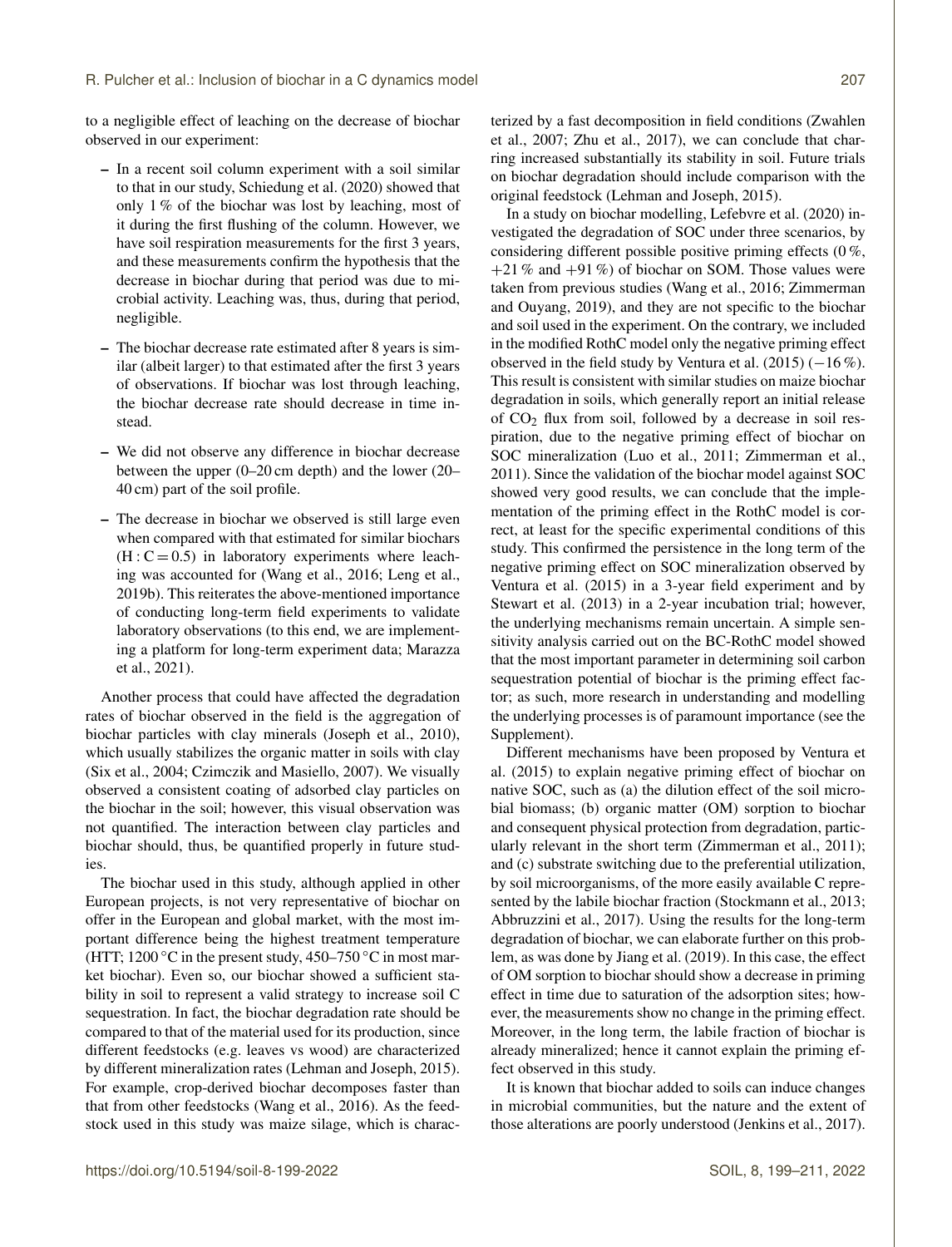Figure 2a and b suggest that the heterotrophic soil respiration in the control and in the biochar-treated plots behaves in the same way with respect to seasonal changes in soil moisture and soil temperature. This suggests that, even if changes in the microbial population due to biochar addition are still possible, the activity of the microbial population in the soil was not substantially affected by the application of biochar. Furthermore, the presence of the biochar in the soil did not result in any consistent change in soil moisture or temperature in the soil (Ventura et al., 2015, 2019a). This suggests that, in this study, the behaviour of the microbial community of the soil was not modified by the addition of biochar.

#### 4.3 Comparison with other biochar models

To the best of our knowledge, this is the first time that a simulation model, optimized for the prediction of biochar mineralization and C sequestration potential, has been calibrated and validated with long-term field data.

Mondini et al. (2017) suggested a method to include different types of soil amendments into RothC, including green waste biochar. The RothC biochar modified by Mondini introduces two additional C-pools in RothC, one for resistant and one for decomposable exogenous organic matter (EOM; i.e. amendments), with degradation constants that vary depending on the type of amendment. One of the possible types of EOM is biochar; however, it was not possible to estimate its degradation constants due to very low values in measured CO<sup>2</sup> from mineralization. Furthermore, Mondini et al. (2017) assumed that EOM added to the soil does not alter the degradation of SOC and excluded mechanisms of SOC stabilization/destabilization by biochar, such as the priming effect (Purakayastha et al., 2015).

Lefebvre et al. (2020) modified the RothC model to evaluate the C sequestration potential of biochar from sugarcane fields upscaling the results to the whole São Paulo state, in Brazil. The degradation rate of the recalcitrant biochar fraction was estimated from a 1-year incubation study with sugarcane biochar (Zimmerman et al., 2011). The authors assumed, however, that the mineralization of the labile fraction of biochar can be simulated using the degradation rates of DPM and the RPM pools. By contrast, in the present study, the BC-RothC model was modified and parametrized based on the results of a 3-year experiment (Ventura et al., 2019a) and validated in the long term (8 years). Furthermore, Lefebvre et al. (2020) evaluated their model with literature data from continuous addition of rice straw biochar to wheat maize cultivation (Liu et al., 2020) but not calibrated nor validated for the specific experimental conditions.

The results of this study are valid in the specific experimental conditions (soil type, climate, biochar type); therefore, they should be applied with care to conditions that depart significantly from those of the experiment. We have introduced in the model what we have observed, for example, the negative priming effect, and not the processes underlining the observations (i.e. the process leading to the priming effect). Therefore, we cannot exclude that different biochar degradation rates or interactions with SOC could be observed in other conditions, for example, a positive priming effect or biochar leaching to the deeper soil profile. It should be taken into account that, in the literature, it is not clear yet how the priming effect process works and which environmental variables determine it. Further research is needed to understand causes and mechanisms of the priming effect.

# **5 Conclusions**

The understanding and assessment of the C sequestration potential of biochar require the development of models able to take into account the turnover of biochar C and SOC and effects on the SOC of added biochar. This study shows that our modification of the RothC model was successful in simulating the dynamics of SOC and biochar degradation in soils in field conditions. As far as we know, this is the first soil C dynamic model including biochar that was calibrated and validated with long-term field data. Results of the modelling and experimental measurements showed that, under the observed conditions, maize biochar degrades at much faster rates than in laboratory incubations or short-term trials and that biochar reduces the degradation of SOC. These results substantially confirm the findings of previous studies performed at the same site in the medium term, remarking the importance of long-term field studies to validate the results obtained in laboratory experiments. Nevertheless, biochar contributed substantially to an increase in the soil C stock in the long term, confirming its potential as a strategy to mitigate climate change.

**Data availability.** The data used in this study have been deposited in the Zenodo public data repository at https://doi.org[/10.5281/zenodo.6355587](https://doi.org/10.5281/zenodo.6355587) (Pulcher et al., 2022).

**Supplement.** The supplement related to this article is available online at: [https://doi.org/10.5194/soil-8-199-2022-supplement.](https://doi.org/10.5194/soil-8-199-2022-supplement)

**Author contributions.** MV, RP and EB planned the campaign; MV, RP and EB performed the measurements; MV and RB performed the laboratory analyses; MV and RP performed the statistical analysis; EB and RB modified the model and performed the calibration and validation; EB performed the sensitivity analysis; RP, MV and EB wrote the manuscript draft; MV, EB, NG and DM reviewed and edited the manuscript; NG helped answer reviewers' questions and modify the draft after first review; and DM organized the workflow and raised the funding.

**Competing interests.** The contact author has declared that neither they nor their co-authors have any competing interests.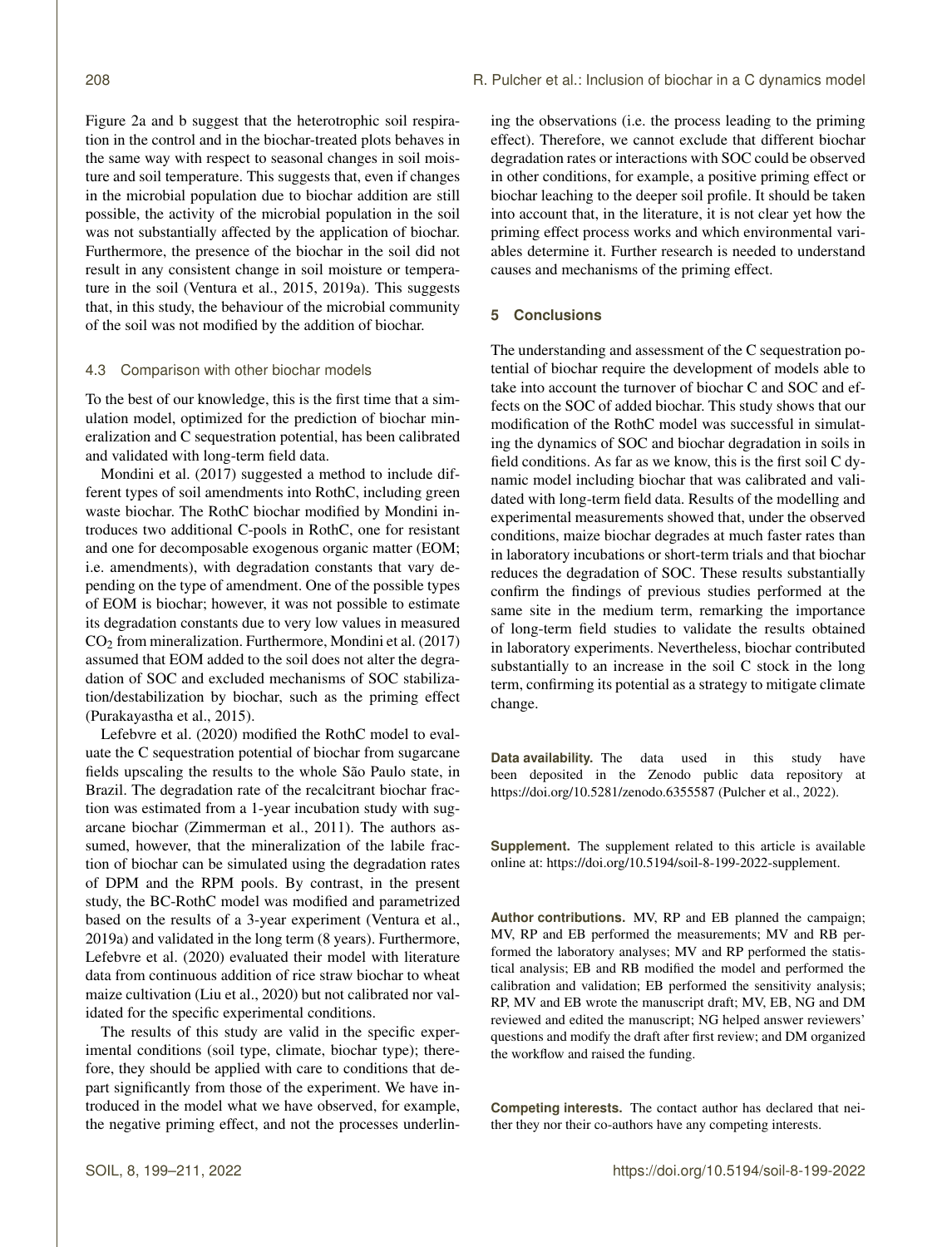**Disclaimer.** Publisher's note: Copernicus Publications remains neutral with regard to jurisdictional claims in published maps and institutional affiliations.

**Special issue statement.** This article is part of the special issue "Effects of wildfires and pyrogenic carbon on soil functioning and organic matter dynamics". It is a result of the EGU General Assembly 2021, 19–30 April 2021.

**Acknowledgements.** We kindly thank Fabio Petrella and the IPLA (Istituto per le Piante da Legno e l'Ambiente) for providing the experimental site and for help during its establishment and maintenance. We also express our sincere thanks for suggestions and comments that helped improve the manuscript by the two reviewers, Gabriel Sigmund and Hans-Peter Schmidt.

**Financial support.** This research has been supported by the Seventh Framework Programme for Research and Technological Development (FP7) of the European Commission (EUROCHAR project (grant no. 265179)).

**Review statement.** This paper was edited by Gabriel Sigmund and reviewed by Hans-Peter Schmidt and Gabriel Sigmund.

#### **References**

- Abbruzzini, T. F., Oliveira Zenero, M. D., de Andrade, P. A. M., Dini Andreote, F., Campo, J., and Pellegrino Cerri, C. E.: Effects of Biochar on the Emissions of Greenhouse Gases from Sugarcane Residues Applied to Soils, Agr. Sci., 8, 869–886, https://doi.org[/10.4236/as.2017.89064,](https://doi.org/10.4236/as.2017.89064) 2017.
- Allen, R. G., Pereira, L. S., Raes, D., and Smith, M.: Crop evapotranspiration-Guidelines for computing crop water requirements-FAO Irrigation and drainage paper 56, Fao, Rome, 300, 1998.
- Brangarí, A. C., Manzoni, S., and Rousk, J.: A soil microbial model to analyze decoupled microbial growth and respiration during soil drying and rewetting, Soil Biol. Biochem., 148, 107871, https://doi.org[/10.1016/j.soilbio.2020.107871,](https://doi.org/10.1016/j.soilbio.2020.107871) 2020.
- Bruun, S., Clauson-Kaas, S., Bobuská, L., and Thomsen, I. K.: Carbon dioxide emissions from biochar in soil: Role of clay, microorganisms and carbonates, Eur. J. Soil Sci., 65, 52–59, https://doi.org[/10.1111/ejss.12073,](https://doi.org/10.1111/ejss.12073) 2014.
- Cetin, E., Gupta, R., and Moghtaderi, B.: Effect of pyrolysis pressure and heating rate on radiata pine char structure and apparent gasification reactivity, Fuel, 84, 1328–1334, https://doi.org[/10.1016/j.fuel.2004.07.016,](https://doi.org/10.1016/j.fuel.2004.07.016) 2005.
- Chao, L., Zhang, W. D., and Wang, S. L.: Understanding the dominant controls on biochar decomposition using boosted regression trees, Eur. J. Soil Sci., 69, 512–520, https://doi.org[/10.1111/ejss.12534,](https://doi.org/10.1111/ejss.12534) 2018.
- Coleman, D., Crossley, D., and Hendrix, P. F.: Fundamentals of Soil Ecology, 2nd Edn., Fundam Soil Ecol., 2nd Edn., Academic press, 1–386, 2004.
- Coleman, K. and Jenkinson, D. S.: RothC-26.3 A Model for the turnover of carbon in soil, in: Evaluation of Soil Organic Matter Models, edited by: Powlson, D. S., Smith, P., and Smith, J. U., Springer Berlin Heidelberg, Berlin, Heidelberg, 237–246, https://doi.org[/10.1007/978-3-642-61094-3\\_17,](https://doi.org/10.1007/978-3-642-61094-3_17) 1996.
- Cross, A. and Sohi, S. P.: The priming potential of biochar products in relation to labile carbon contents and soil organic matter status, Soil Biol. Biochem., 43, 2127–2134, https://doi.org[/10.1016/j.soilbio.2011.06.016,](https://doi.org/10.1016/j.soilbio.2011.06.016) 2011.
- Czimczik, C. I. and Masiello, C. A.: Controls on black carbon storage in soils, Global Biogeochem. Cy., 21, GB3005, https://doi.org[/10.1029/2006GB002798,](https://doi.org/10.1029/2006GB002798) 2007.
- Dondini, M., Alberti, G., Delle Vedove, G., Ventura, M., Tonon, G., Viger, M., Harris, Z. M., Jenkins, J. R., Richards, M., Pogson, M., Taylor, G., Smith, J. U., and Smith, P.: Evaluation of the ECOSSE model to predict heterotrophic soil respiration by direct measurements: Evaluating the ECOSSE model by direct measurements, Eur. J. Soil Sci., 68, 384–393, https://doi.org[/10.1111/ejss.12416,](https://doi.org/10.1111/ejss.12416) 2017.
- Thierry, J.: European Academies Science Advisory Council, Negative Emission Technologies: What Role in Meeting Paris Agreement Targets? EASAC Policy Report 35, Halle (Saale), EASAC Secretariat, Deutsche Akademie der Naturforscher Leopoldina, 2018.
- Falloon, P. and Smith, P.: Simulating SOC changes in long-term experiments with rothC and CENTURY: Model evaluation for a regional scale application, Soil Use Manage., 18, 101–111, https://doi.org[/10.1111/j.1475-2743.2002.tb00227.x,](https://doi.org/10.1111/j.1475-2743.2002.tb00227.x) 2002.
- Fangi, Y., Singh, B., Singh, B. P., and Krull, E.: Biochar carbon stability in four contrasting soils, Eur. J. Soil Sci., 65, 60–71, https://doi.org[/10.1111/ejss.12094,](https://doi.org/10.1111/ejss.12094) 2013.
- Farina, R., Testani, E., Campanelli, G., Leteo, F., Napoli, R., Canali, S., and Tittarelli, F.: Potential carbon sequestration in a Mediterranean organic vegetable cropping system. A model approach for evaluating the effects of compost and Agroecological Service Crops (ASCs), Agr. Syst., 162, 239–248, https://doi.org[/10.1016/j.agsy.2018.02.002,](https://doi.org/10.1016/j.agsy.2018.02.002) 2018.
- Guo, J. and Chen, B.: Insights on the Molecular Mechanism for the Recalcitrance of Biochars: Interactive Effects of Carbon and Silicon Components, Environ. Sci. Technol., 48, 9103–9112, https://doi.org[/10.1021/es405647e,](https://doi.org/10.1021/es405647e) 2014.
- Gurwick, N. P., Moore, L. A., Kelly, C., and Elias, P.: A Systematic Review of Biochar Research, with a Focus on Its Stability in situ and Its Promise as a Climate Mitigation Strategy, PLoS ONE, 8, e75932, https://doi.org[/10.1371/journal.pone.0075932,](https://doi.org/10.1371/journal.pone.0075932) 2013.
- Han, L., Sun, K., Yang, Y., Xia, X., Li, F., Yang, Z., and Xing, B.: Biochar's stability and effect on the content, composition and turnover of soil organic carbon, Geoderma, 364, 114184, https://doi.org[/10.1016/j.geoderma.2020.114184,](https://doi.org/10.1016/j.geoderma.2020.114184) 2020.
- Hoosbeek, M. R., Lukac, M., van Dam, D., Godbold, D. L., Velthorst, E. J., Biondi, F. A., Peressotti, A., Cotrufo, M. F., de Angelis, P., and Scarascia-Mugnozza, G.: More new carbon in the mineral soil of a poplar plantation under Free Air Carbon Enrichment (POPFACE): Cause of increased priming effect?: More New Soil C Under Poplar Face, Glob Biogeochem. Cy., 18, GB1040, https://doi.org[/10.1029/2003GB002127,](https://doi.org/10.1029/2003GB002127) 2004.
- IPCC: Climate Change 2014: Synthesis Report, Contribution of Working Groups I, II and III to the Fifth Assessment Report of the Intergovernmental Panel on Climate Change, Core Writ-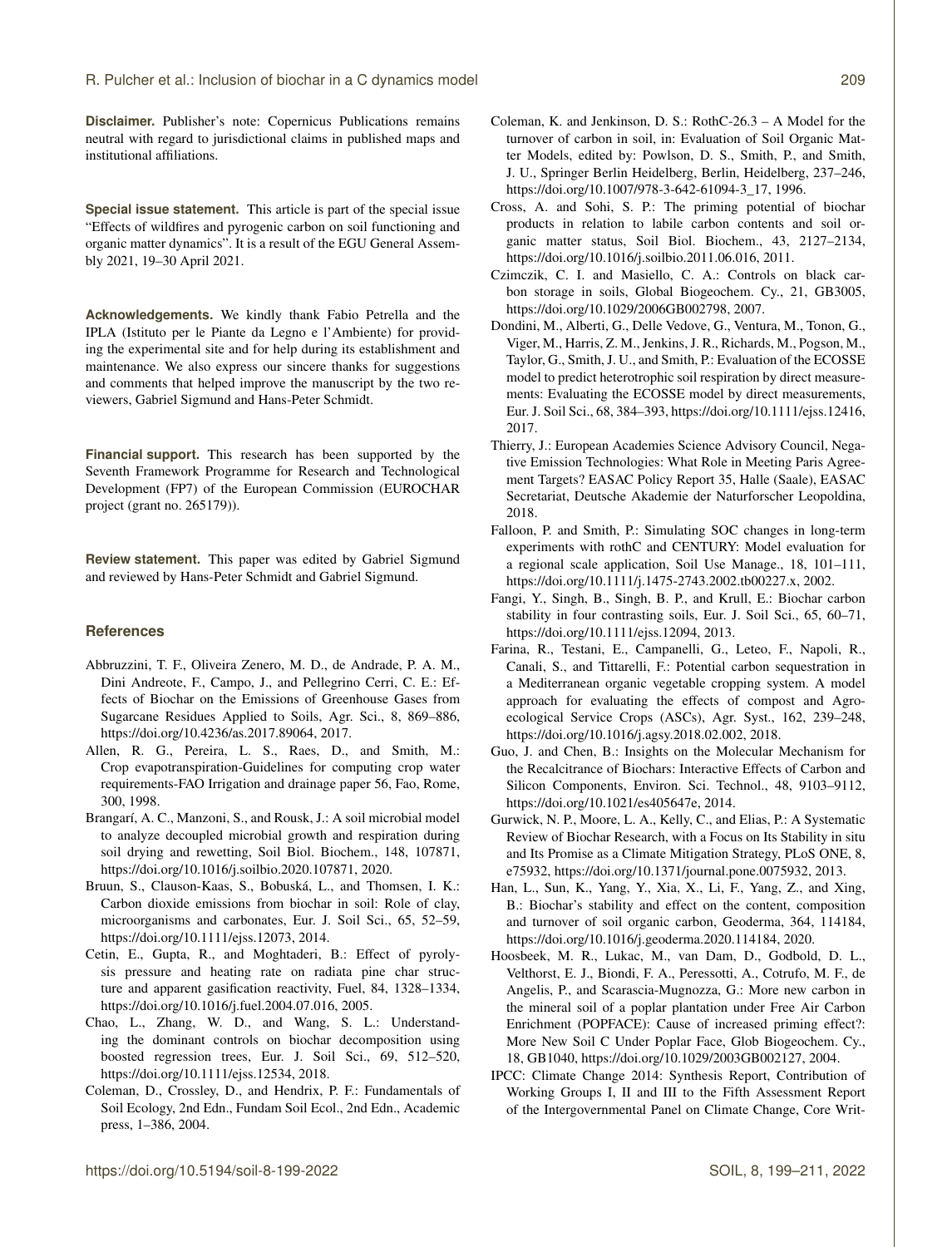ing Team, edited by: Pachauri, R. K. and Meyer, L. A., IPCC, Geneva, Switzerland, 151 pp., 2014.

- Ippolito, J. A., Cui, L., Kammann, C., Wrage-Mönnig, N., Estavillo, J. M., Fuertes-Mendizabal, T., Cayuela, M. L., Sigua, G., Novak, J., Spokas, K., and Borchard, N.: Feedstock choice, pyrolysis temperature and type influence biochar characteristics: a comprehensive meta-data analysis review, Biochar, 2, 421–438, https://doi.org[/10.1007/s42773-020-00067-x,](https://doi.org/10.1007/s42773-020-00067-x) 2020.
- Jenkins, J. R., Viger, M., Arnold, E. C., Harris, Z. M., Ventura, M., Miglietta, F., Girardin, C., Edwards, R. J., Rumpel, C., Fornasier, F., Zavalloni, C., Tonon, G., Alberti, G., and Taylor, G.: Biochar alters the soil microbiome and soil function: results of nextgeneration amplicon sequencing across Europe, GCB Bioenergy, 9, 591–612, https://doi.org[/10.1111/gcbb.12371,](https://doi.org/10.1111/gcbb.12371) 2017.
- Jiang, X., Tan, X., Cheng, J., Haddix, M. L., and Cotrufo, M. F.: Interactions between aged biochar, fresh low molecular weight carbon and soil organic carbon after 3.5 years soil-biochar incubations, Geoderma, 333, 99–107, https://doi.org[/10.1016/j.geoderma.2018.07.016,](https://doi.org/10.1016/j.geoderma.2018.07.016) 2019.
- Jones, D. L., Rousk, J., Edwards-Jones, G., DeLuca, T. H., and Murphy, D. V.: Biochar-mediated changes in soil quality and plant growth in a three year field trial, Soil Biol. Biochem., 45, 113– 124, https://doi.org[/10.1016/j.soilbio.2011.10.012,](https://doi.org/10.1016/j.soilbio.2011.10.012) 2012.
- Joseph, S. D., Camps-Arbestain, M., Lin, Y., Munroe, P., Chia, C. H., Hook, J., Van Zwieten, L., Kimber, S., Cowie, A., Singh, B. P., Lehmann, J., Foidl, N., Smernik, R. J., and Amonette, J. E.: An investigation into the reactions of biochar in soil, Austr. J. Soil Res., 48, 501–515, https://doi.org[/10.1071/SR10009,](https://doi.org/10.1071/SR10009) 2010.
- Kottek, M., Grieser, J., Beck, C., Rudolf, B., and Rubel, F.: World map of the Köppen-Geiger climate classification updated, Meteorol. Z., 15, 259–263, https://doi.org[/10.1127/0941-](https://doi.org/10.1127/0941-2948/2006/0130) [2948/2006/0130,](https://doi.org/10.1127/0941-2948/2006/0130) 2006.
- Kuzyakov, Y., Bogomolova, I., and Glaser, B.: Biochar stability in soil: Decomposition during eight years and transformation as assessed by compound-specific <sup>14</sup>C analysis, Soil Biol. Biochem., 70, 229–236, https://doi.org[/10.1016/j.soilbio.2013.12.021,](https://doi.org/10.1016/j.soilbio.2013.12.021) 2014.
- Lefebvre, D., Williams, A., Meersmans, J., Kirk, G. J. D., Sohi, S., Goglio, P., and Smith, P.: Modelling the potential for soil carbon sequestration using biochar from sugarcane residues in Brazil, Sci. Rep., 10, 19479, https://doi.org[/10.1038/s41598-020-76470](https://doi.org/10.1038/s41598-020-76470-y) [y,](https://doi.org/10.1038/s41598-020-76470-y) 2020.
- Lehmann, J. and Joseph, S.: Biochar for environmental management: science, technology and implementation, 2nd Edn., Routledge, Taylor & Francis Group, London, New York, ISBN 978- 0-415-70415-1, 2015.
- Lehmann, J., Gaunt, J., and Rondon, M.: Bio-char sequestration in terrestrial ecosystems – A review, Mitig. Adapt. Strateg. Glob. Change, 11, 403–427, https://doi.org[/10.1007/s11027-005-9006-](https://doi.org/10.1007/s11027-005-9006-5) [5,](https://doi.org/10.1007/s11027-005-9006-5) 2006.
- Leng, L., Huang, H., Li, H., Li, J., and Zhou, W.: Biochar stability assessment methods: A review, Sci. Total Environ., 647, 210– 222, https://doi.org[/10.1016/j.scitotenv.2018.07.402,](https://doi.org/10.1016/j.scitotenv.2018.07.402) 2019a.
- Leng, L., Huang, H., Li, H., Li, J., and Zhou, W.: Biochar stability assessment by incubation and modelling: Methods, drawbacks and recommendations, Sci. Total Environ., 664, 11–23, https://doi.org[/10.1016/j.scitotenv.2019.01.298,](https://doi.org/10.1016/j.scitotenv.2019.01.298) 2019b.
- Liu, Y., Bi, Y., Xie, Y., Zhao, X., He, D., Wang, S., Wang, C., Guo, T., and Xing, G.: Successive straw biochar amendments

reduce nitrous oxide emissions but do not improve the net ecosystem economic benefit in an alkaline sandy loam under a wheat–maize cropping system, Land Degrad. Dev., 31, 868–883, https://doi.org[/10.1002/ldr.3495,](https://doi.org/10.1002/ldr.3495) 2020.

- Luo, Y., Durenkamp, M., De Nobili, M., Lin, Q., and Brookes, P. C.: Short term soil priming effects and the mineralisation of biochar following its incorporation to soils of different pH, Soil Biol. Biochem., 43, 2304–2314, https://doi.org[/10.1016/j.soilbio.2011.07.020,](https://doi.org/10.1016/j.soilbio.2011.07.020) 2011.
- Maestrini, B., Nannipieri, P., and Abiven, S.: A meta-analysis on pyrogenic organic matter induced priming effect, GCB Bioenergy, 7, 577–590, https://doi.org[/10.1111/gcbb.12194,](https://doi.org/10.1111/gcbb.12194) 2015.
- Marazza, D., Tigrini, D., Carlini, C., Greggio, N., Pesce, S., and Balugani, E.: Long term experiment Platform for the study of agronomical and environmental effects of the biochar (LTEP-BIOCHAR), Zenodo [data set], https://doi.org[/10.5281/zenodo.5960686,](https://doi.org/10.5281/zenodo.5960686) 2021.
- Meyer, R. S., Cullen, B. R., Whetton, P. H., Robertson, F. A., and Eckard, R. J.: Potential impacts of climate change on soil organic carbon and productivity in pastures of south eastern Australia, Agr. Syst., 167, 34–46, https://doi.org[/10.1016/j.agsy.2018.08.010,](https://doi.org/10.1016/j.agsy.2018.08.010) 2018
- Mondini, C., Cayuela, M. L., Sinicco, T., Fornasier, F., Galvez, A., and Sánchez-Monedero, M. A.: Modification of the RothC model to simulate soil C mineralization of exogenous organic matter, Biogeosciences, 14, 3253–3274, https://doi.org[/10.5194/bg-14-](https://doi.org/10.5194/bg-14-3253-2017) [3253-2017,](https://doi.org/10.5194/bg-14-3253-2017) 2017.
- Nemo, Klumpp, K., Coleman, K., Dondini, M., Goulding, K., Hastings, A., Jones, M., B., Leifeld, J., Osborne, B., Saunders, M., Scott, T., The, Y. A., and Smith, P.: Soil Organic Carbon (SOC) Equilibrium and Model Initialisation Methods: an Application to the Rothamsted Carbon (RothC) Model, Environ. Model Assess., 22, 215–229, https://doi.org[/10.1007/s10666-016-9536-0,](https://doi.org/10.1007/s10666-016-9536-0) 2017.
- Pausch, J. and Kuzyakov, Y.: Carbon input by roots into the soil: Quantification of rhizodeposition from root to ecosystem scale, Glob. Change Biol., 24, 1–12, https://doi.org[/10.1111/gcb.13850,](https://doi.org/10.1111/gcb.13850) 2018.
- Pulcher, R., Balugani, E., and Ventura, M.: Pulcher\_2022\_SoilArticleDatabase\_Inclusionofbiocharina Cdynamicsmodelbased, Zenodo [data set], https://doi.org[/10.5281/zenodo.6355587,](https://doi.org/10.5281/zenodo.6355587) 2022.
- Purakayastha, T. J., Kumari, S., and Pathak, H.: Characterisation, stability, and microbial effects of four biochars produced from crop residues, Geoderma, 239/240, 293–303, https://doi.org[/10.1016/j.geoderma.2014.11.009,](https://doi.org/10.1016/j.geoderma.2014.11.009) 2015.
- Qi, Y. and Xu, M.: Separating the effects of moisture and temperature on soil CO<sub>2</sub> efflux in a coniferous forest in the Sierra Nevada mountains, Plant Soil, 237, 15–23, 2001.
- Saffari, N., Hajabbasi, M. A., Shirani, H., Mosaddeghi, M. R., and Mamedov, A. I.: Biochar type and pyrolysis temperature effects on soil quality indicators and structural stability, J. Environ. Manage., 261, 110190, https://doi.org[/10.1016/j.jenvman.2020.110190,](https://doi.org/10.1016/j.jenvman.2020.110190) 2020.
- Schiedung, M., Bellè, S.-L., Sigmund, G., Kalbitz, K., and Abiven, S.: Vertical mobility of pyrogenic organic matter in soils: a column experiment, Biogeosciences, 17, 6457–6474, https://doi.org[/10.5194/bg-17-6457-2020,](https://doi.org/10.5194/bg-17-6457-2020) 2020.
- Shu, X., Zou, Y., Shaw, L. J., Todman, L., Tibbett, M., and Sizmur, T.: Mixing crop residues induces a synergistic effect on microbial